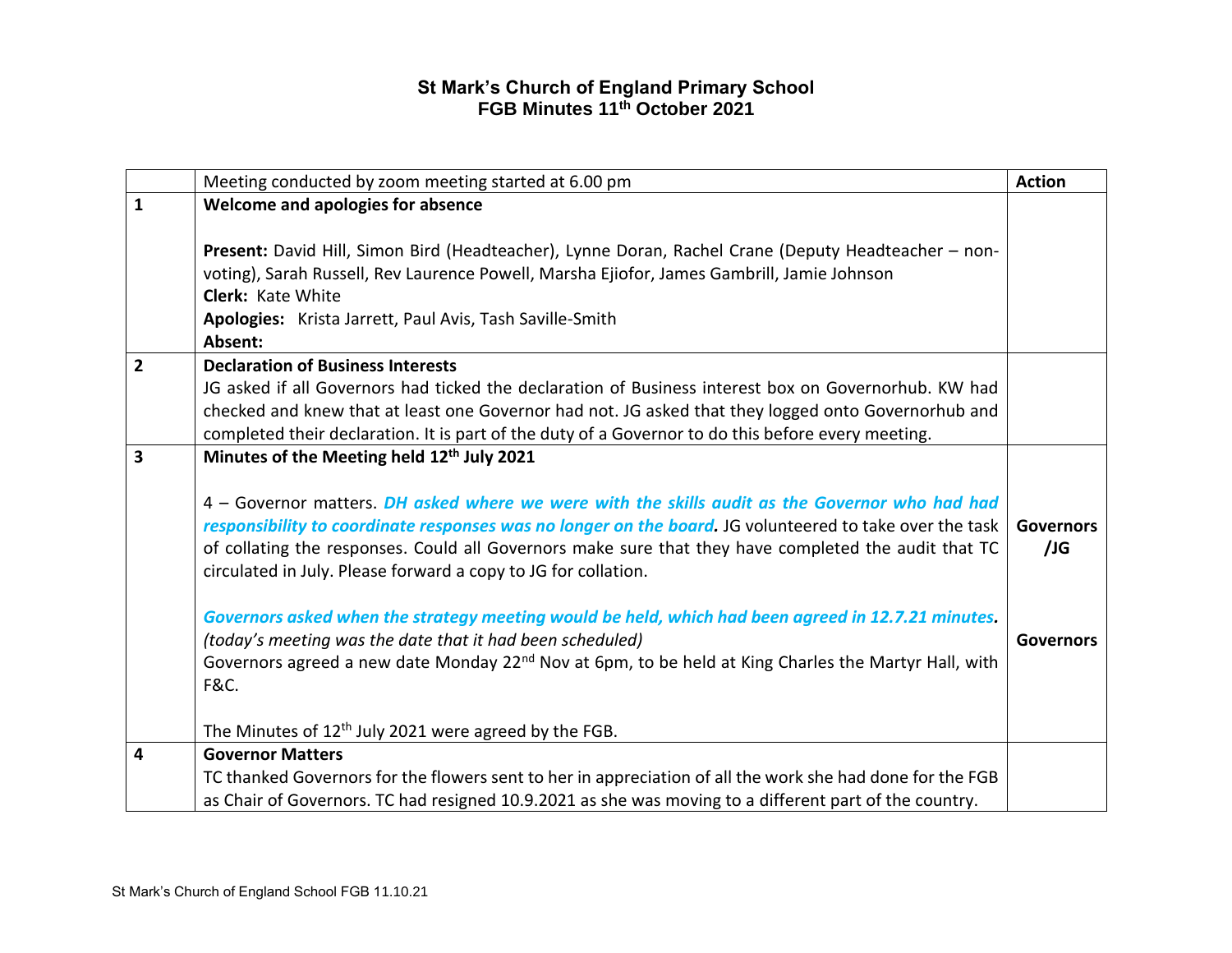|                        | 2021/22 Governance                                                                                                                                                                                                                                                                                                                                                                                                                                                                                                                                                                                                                                                                                                    |           |
|------------------------|-----------------------------------------------------------------------------------------------------------------------------------------------------------------------------------------------------------------------------------------------------------------------------------------------------------------------------------------------------------------------------------------------------------------------------------------------------------------------------------------------------------------------------------------------------------------------------------------------------------------------------------------------------------------------------------------------------------------------|-----------|
| $\bullet$              | • Current Governor Information – KW asked that if any of the information on the circulated<br>document was incorrect that Governors should advise her and she would correct. ME noted that<br>her DBS was not recorded on Governorhub. KW said that she would update this.<br>Election of Chair and Vice Chair - Governors had been provided with The Education People's<br>Standing order for the Election of Chair and Vice Chair. The position of Chair had been vacant<br>following TC's resignation. After some discussions Governors voted unanimously for<br>DH to become Chair DH is the most experienced governor on the board and was the Chair of                                                          | Governors |
|                        | Governors before TC, so has the experience to lead the board forward this year. However, he is<br>only able to commit for this year. LP mentioned that his brother-in-law Paul Weston was very<br>interested in becoming a governor and he believed would be happy to take up the reins of chair.<br>There is a co-opted governor vacancy. LP was able to speak to Paul during the meeting who<br>confirmed this. Governors agreed that DH would contact PW to discuss the role, and that if PW<br>accepted the role that he should fill the co-opted governor vacancy and work alongside DH, with<br>the intention that he took over the role of Chair within 6 months, with DH's support to the end<br>of the year. |           |
| $\bullet$              | LA Governor $-$ as DH will be standing down at the end of the academic year the board needs to<br>investigate how to appoint a new one.<br>JG to continue in the role of Vice Chair<br>Circle Model Terms of reference - Governors ratified the document.                                                                                                                                                                                                                                                                                                                                                                                                                                                             | <b>DH</b> |
| $\bullet$<br>$\bullet$ | Monitoring visits for a circle model - The Governor Visits Policy and Procedure document was<br>ratified by the Governors.<br>FGB Code of conduct - Code of Conduct for School Governing Bodies 2021 -22 was adopted by the<br>Governing Body.                                                                                                                                                                                                                                                                                                                                                                                                                                                                        |           |
| $\bullet$<br>$\bullet$ | Governor Statutory Information and Legal Declaration - accepted<br>Governor Role Description $-$ the description was adopted by the FGB. It details the monitoring<br>groups that the school has. Governors discussed which group(s) they were happy to be on, detailed<br>below.                                                                                                                                                                                                                                                                                                                                                                                                                                     |           |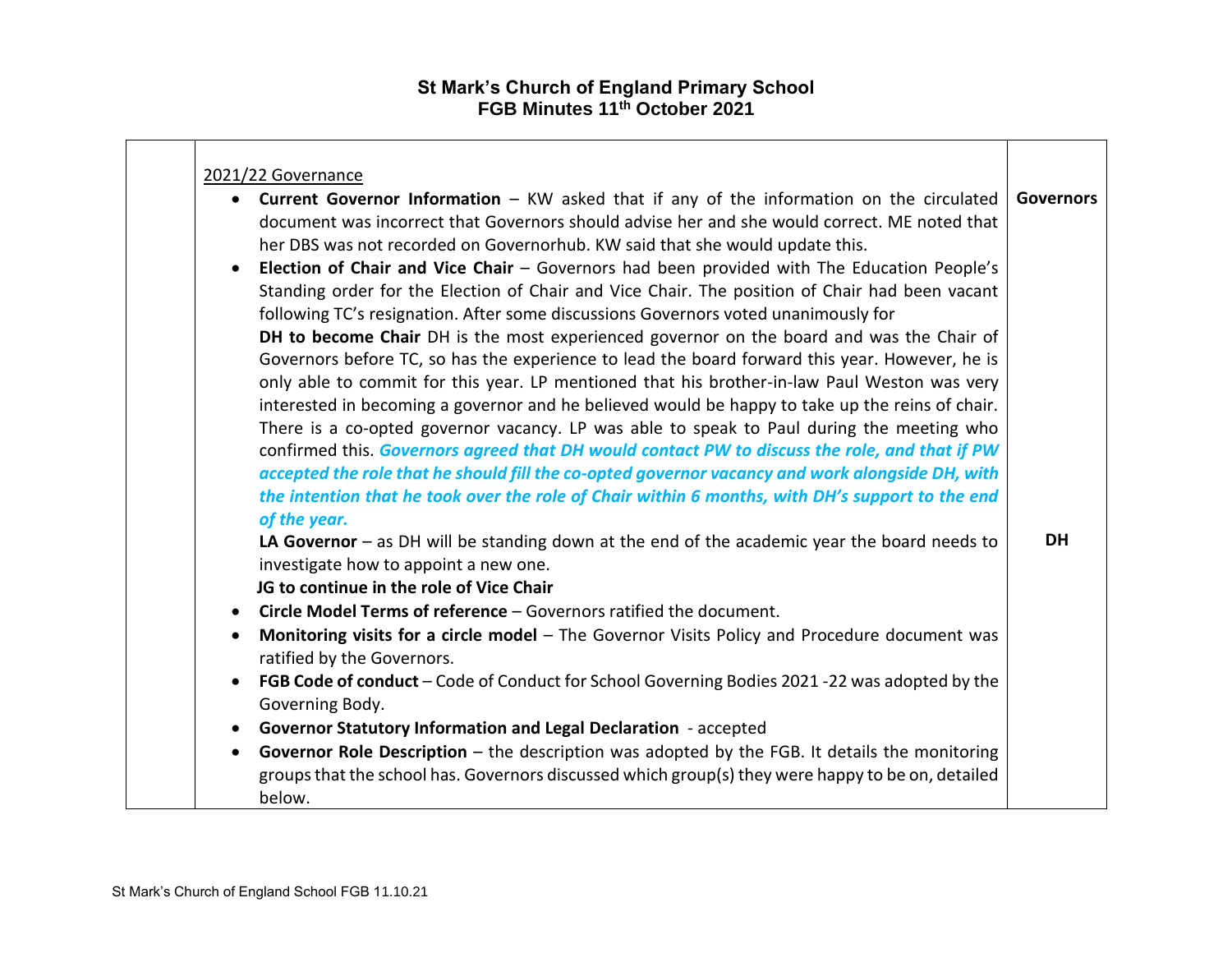|   | Quality of Education - LD, SR, ME, DH,                                                                                              |  |
|---|-------------------------------------------------------------------------------------------------------------------------------------|--|
|   | Behaviour, Attitudes and Personal Development - JJ, ME, N S-S                                                                       |  |
|   | Leadership and Management - JG, DH, PA                                                                                              |  |
|   | SIAMS-KJ, LP, PA                                                                                                                    |  |
|   | Finance and Premises - PA, LD, JG, DH                                                                                               |  |
|   | Discipline Committee $-$ to be agreed if needed                                                                                     |  |
|   |                                                                                                                                     |  |
|   | Roles agreed in the Governing Body terms of Reference Document                                                                      |  |
|   | Pupil Premium/catch up premium - DH                                                                                                 |  |
|   | SEND Governor - KJ                                                                                                                  |  |
|   | Safeguarding (including child protection) $-$ DH                                                                                    |  |
|   | Health and Safety Governor - DH                                                                                                     |  |
|   | Governor training and development DH                                                                                                |  |
|   | Monitoring of School Budget - JG, DH, PA                                                                                            |  |
|   | HT Performance Management Panel - DH, PA,                                                                                           |  |
|   | Pay Committee - JG, LP, PA                                                                                                          |  |
|   | <b>Decision Planner 2021</b> – the FGB adopted the decision planner, there were no changes from the<br>$\bullet$<br>preceding year. |  |
|   | New KCSIE $-$ governors must read part 2 and tick the box on their Governorhub profile that they<br>have read it.                   |  |
|   | Annual Safeguarding report - governors felt that this was a good report. SB confirm that he and<br>$\bullet$                        |  |
|   | RC had now completed their DSL refresher training and LH's was booked.                                                              |  |
|   | <b>EYFS Governor</b> $-$ it is good practice to have a named EYFS governor. ME agreed to take on the<br>$\bullet$                   |  |
|   | responsibility                                                                                                                      |  |
|   |                                                                                                                                     |  |
| 5 | <b>SLT</b> report                                                                                                                   |  |
|   | SB updated on some aspects of the report                                                                                            |  |
|   | Lockdown - a successful drill had been completed 21.9.21 Governors asked how EYFS had coped                                         |  |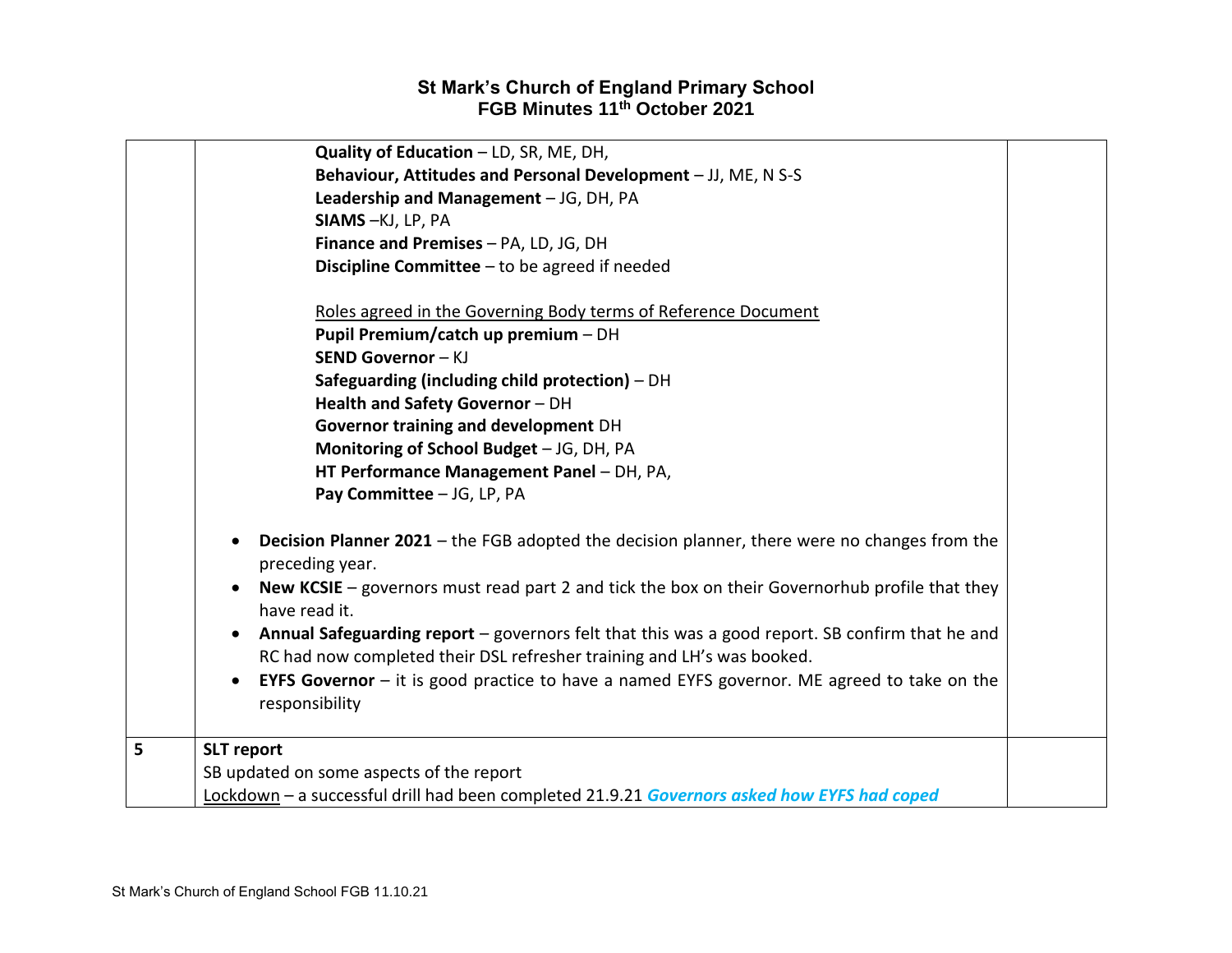| $PESE$ – parents will be getting their children's results 21 <sup>st</sup> October 2021. SB advised that 29 children had |  |
|--------------------------------------------------------------------------------------------------------------------------|--|
| sat the test.                                                                                                            |  |
| Year 6 residential - SB said that it went very well, and thanked the staff who have attended.                            |  |
| Safeguarding Meeting - DH and SB were meeting Friday 15 <sup>th</sup> October.                                           |  |
| Parents Survey - this had gone out to parents. The SLT would be collating the information shortly                        |  |
| Pupil Voice and Staff Survey - these were scheduled to go out later this week                                            |  |
| Staff training - SB was booked onto an Ofsted preparation course 17/11/2021, the Education People                        |  |
| were offering subject leader courses and staff were signing up to these.                                                 |  |
| EYFS - the school was offering physical tours to be hosted by SB and RC, these were happening after                      |  |
| school over the next couple of weeks and new parents were booking onto them already.                                     |  |
| Mentoring - SB is mentoring a head in another local school. He has met with the head and all is going                    |  |
| well.                                                                                                                    |  |
| Harvest Service - due to the capacity of the church the Harvest service for years 1 - 6 had been held in                 |  |
| the school hall, led by the Rev Claire, it had gone very well. Rev Claire was then able to go and hold a                 |  |
| mini service for EYFS in the mini hall. Thanks to Rev Claire.                                                            |  |
| PTA Family Fun Day - this had been well attended and was a lovely event. Thank you to the PTA                            |  |
| Bespoke Mental health training for staff 13/9/21 - this had gone well and was well attended. There was                   |  |
| a Wellbeing and Resilience team within school who were working towards the Kent Resilience and                           |  |
| Emotional Wellbeing Award.                                                                                               |  |
| Whole School Child Protection training. This has been booked in for the inset day on 1 <sup>st</sup> November. <i>DH</i> |  |
| asked if he would be able to attend. SB advised yes, all Governors would be welcome.                                     |  |
| Governors completing training - DH observed that the FGB did not have a good track record at training.                   |  |
| He recommended the NGA website. Most course take less than an hour to complete. It would be good if                      |  |
| all governors could complete a minimum of one course.                                                                    |  |
|                                                                                                                          |  |
| <b>SDP</b>                                                                                                               |  |
| Governors agreed the SDP. DH encouraged Governors to look at their section when they conduct their                       |  |
| monitoring visits.                                                                                                       |  |
|                                                                                                                          |  |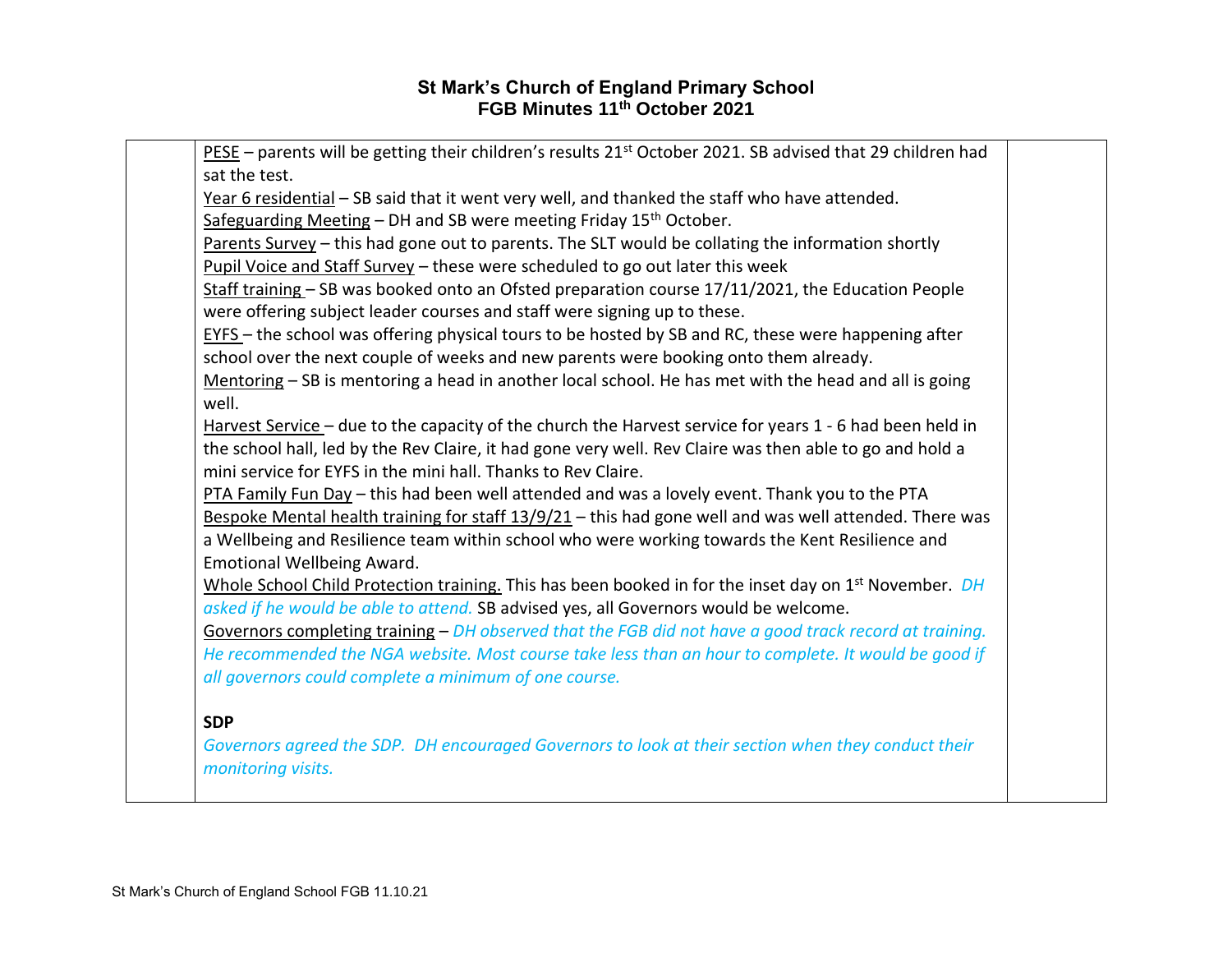|                         | DH commented that the writing figures were still low and asked how the school was going to address<br>this. SB advised that writing progress had suffered enormously during lockdown. He and RC were<br>conducting pupil progress meetings next week, when this would be focussed on again, and interventions<br>already in placed would be assessed for effectiveness. |  |
|-------------------------|-------------------------------------------------------------------------------------------------------------------------------------------------------------------------------------------------------------------------------------------------------------------------------------------------------------------------------------------------------------------------|--|
|                         | The school is also employing one of the school's part-time teachers for an additional day a week for<br>catch up, which is being funded by the School - led tutoring grant.<br>DH asked whether any classes had suffered more than others. SB, year 1 had and year 2, whose last full<br>year of school had been in EYFS, along with Year 6.                            |  |
|                         | SB commented that the school was really pushing reading, which benefitted all areas of the curriculum.<br>A governor commented on what a great job year 6 were doing in promoting reading, her son was<br>'obsessed' with it, making sure that he read for the correct amount of time nightly and that his parents<br>signed his reading record off.                    |  |
|                         | LD asked how the school was seeking to improve the handwriting in years 4, 5 and 6 presuming that this<br>had also suffered in lockdown. SB reassured her that there had been writing measures put in place and<br>these would be reviewed at pupil progress.                                                                                                           |  |
| 6                       | Finance - Minutes 22 <sup>nd</sup> September 2021                                                                                                                                                                                                                                                                                                                       |  |
|                         | The minutes were accepted by the FGB                                                                                                                                                                                                                                                                                                                                    |  |
| $\overline{\mathbf{z}}$ | Governor monitoring visits - the following reports had been received.<br>Diversity Report - Governors agreed the report with a minor adjustment that the sentence.<br>$\bullet$<br>'There is a mix of male, female and trans governors of various faiths', has or no faith added to it.                                                                                 |  |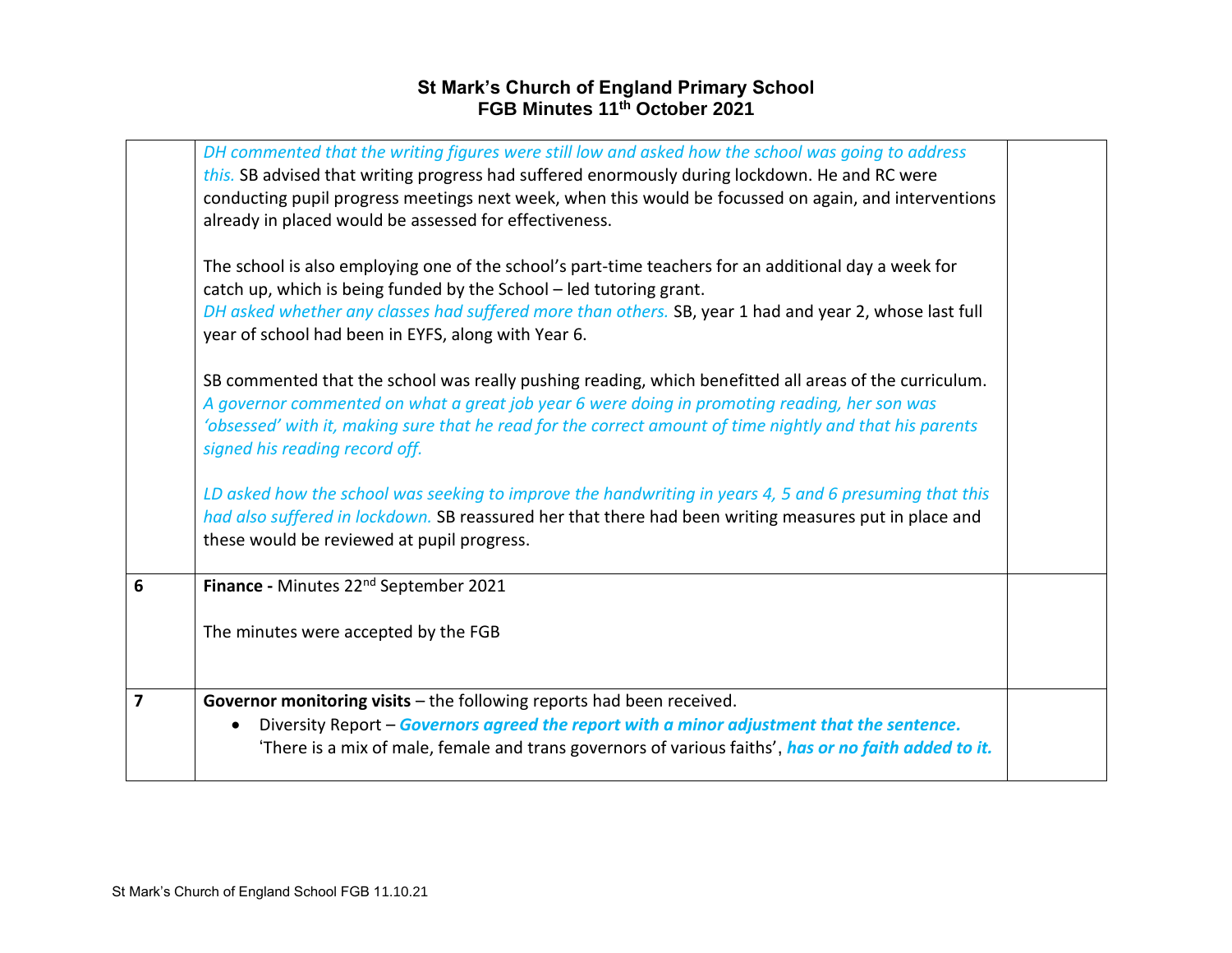|   | DH urged monitoring pairs to arrange their visits. SB advised that the school would like them to come in<br>in person, so that they could all get a 'feel' of the school.                                                                                                                                                                                                                                                                                                                                                                                                                                                                                                                                                                                                                                                                                                                                                                                                                                                                                                                                                                                                                            |  |
|---|------------------------------------------------------------------------------------------------------------------------------------------------------------------------------------------------------------------------------------------------------------------------------------------------------------------------------------------------------------------------------------------------------------------------------------------------------------------------------------------------------------------------------------------------------------------------------------------------------------------------------------------------------------------------------------------------------------------------------------------------------------------------------------------------------------------------------------------------------------------------------------------------------------------------------------------------------------------------------------------------------------------------------------------------------------------------------------------------------------------------------------------------------------------------------------------------------|--|
|   | DH asked whether governors could do learning walks. SB would be able to carry these out with<br>governors when they do their monitoring visits.                                                                                                                                                                                                                                                                                                                                                                                                                                                                                                                                                                                                                                                                                                                                                                                                                                                                                                                                                                                                                                                      |  |
| 8 | Policies - The Governors agreed to ratify the following policies.<br>SEND Report Policy - no comments - ratified.<br>Anti-bullying Policy - DH agreed to be the named Governor on the policy - ratified<br>Child Protection Policy - JG commented that the new template policy provided by Kent was<br>extremely comprehensive, which could only be a good thing. It had been 'St Marked' and ratified<br>Admissions Policy -ratified.<br>$\bullet$<br>Behaviour, Discipline and Exclusions Policy - no comments - ratified.<br>• School Image Use Policy - no comments - ratified<br>Governor Visits Policy and Procedure - ratified<br><b>New policies</b><br>• Safeguarding procedures for managing allegations against staff within schools and education<br>settings Policy - no comments - ratified<br>Mobile and Smart Technology Policy - no comments - ratified<br>Social Media Policy - no comments - ratified<br>It was agreed that the following policies, which were due for review at this meeting would be looked at<br>during the next FGB.<br>Performance Management and Monitoring Policy<br>Induction Policy for new governors<br>$\bullet$<br><b>English Policy</b><br>$\bullet$ |  |
| 9 | <b>SIAMS</b> - Nothing to report.                                                                                                                                                                                                                                                                                                                                                                                                                                                                                                                                                                                                                                                                                                                                                                                                                                                                                                                                                                                                                                                                                                                                                                    |  |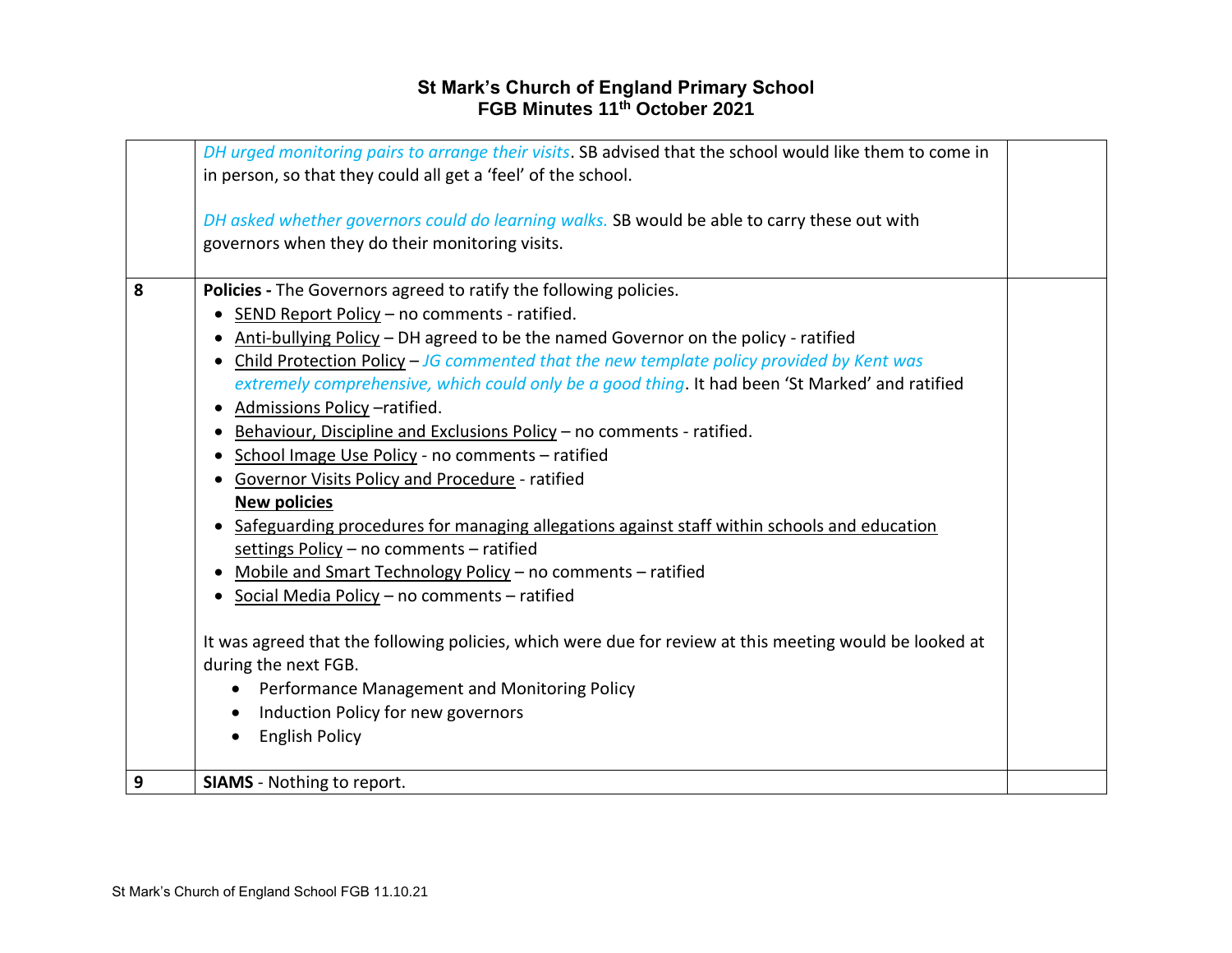|    | LP asked whether the building on strong foundations theme was still present in the school. SB advised that<br>the display was still at the front of the school, but that the messaged probably needed to be re-<br>emphasised. |  |
|----|--------------------------------------------------------------------------------------------------------------------------------------------------------------------------------------------------------------------------------|--|
|    | LP suggested that the SIAMS group held a meeting after half term                                                                                                                                                               |  |
| 10 | Chair's actions/correspondence.                                                                                                                                                                                                |  |
| 11 | <b>AOB</b>                                                                                                                                                                                                                     |  |
| 12 | All FGB discussions are confidential                                                                                                                                                                                           |  |
| 13 | <b>Urgent Business - none</b>                                                                                                                                                                                                  |  |
| 14 | Training - If Governors have completed any training please make sure that they have recorded it on<br>Governorhub                                                                                                              |  |
| 13 | Date and time of next meeting - Monday's at 6pm via zoom                                                                                                                                                                       |  |
|    | $7th$ February 2022 21st March 2022<br>6 <sup>th</sup> December 2021                                                                                                                                                           |  |
|    | 11 <sup>th</sup> July 2022<br>16 <sup>th</sup> May 2022                                                                                                                                                                        |  |

Meeting finished at 7.30 pm

Signed…………………………….……………………. Name ……………………………………………………………… Date ………………….

**Actions to be completed**